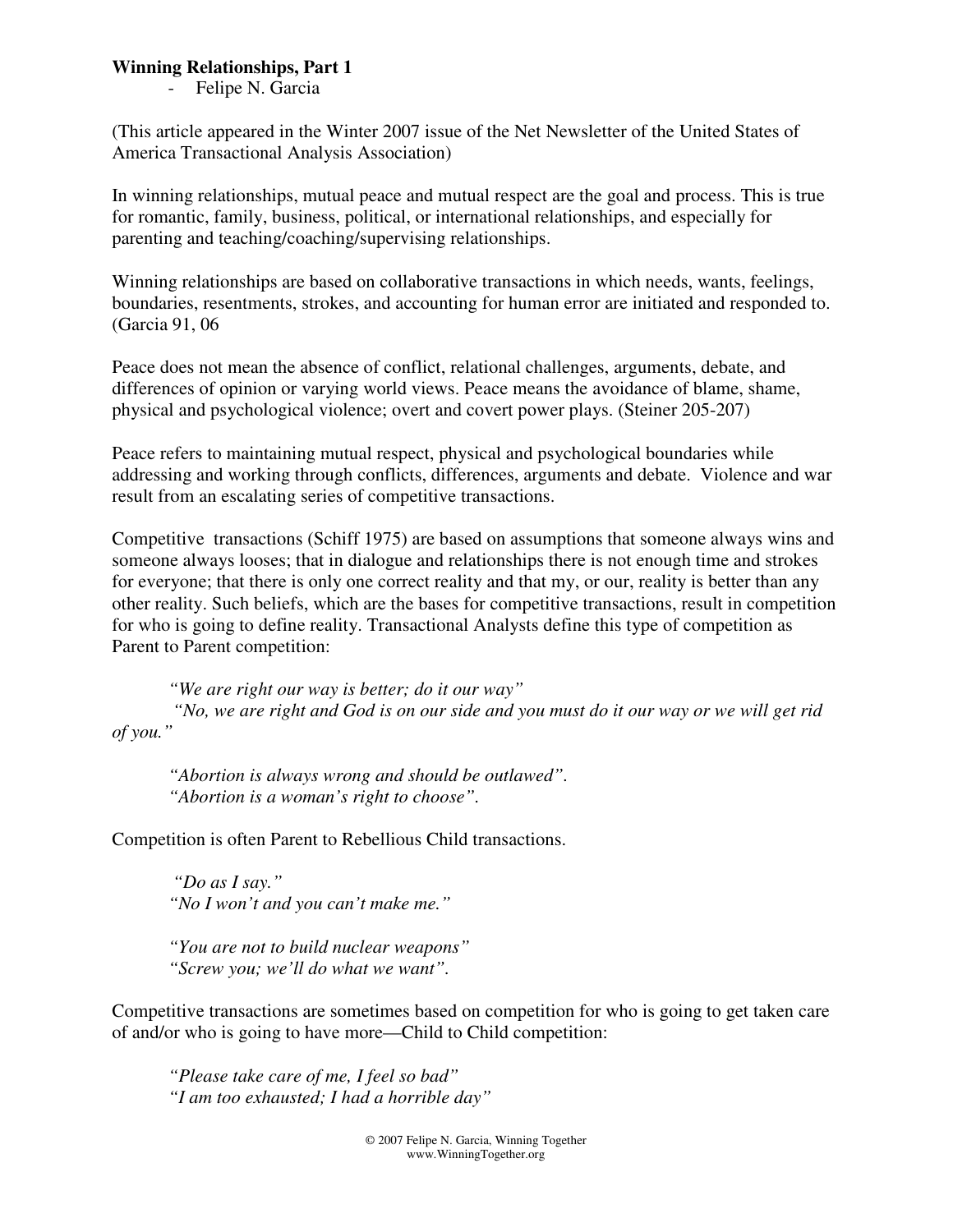## **Winning Relationships, Part 1**

- Felipe N. Garcia

Even in the best of relationships, competitive transactions can take over and escalate before any Adult intervention occurs. We can go very quickly from feelings of peace and love for one another to feelings of hate, vengeance, or even violence.

Governments who were once "allies" often become enemies because of competing interests or philosophical differences. This is especially true when defining the other's reality as evil and the people as primitive and "uncivilized". Competitive frames of reference based on "either- or" mentality always define one's reality as the only valid one and often lead countries or groups to invade or bomb other countries and cultures, causing extreme damage and casualties.

The goal of winning relationships is to recognize destructive competitive transactions early and to intervene with cooperative transactions that prevent physical or psychological escalations leading to avoidance, alienation, violence and serious damage

Winning relationships are based on a commitment to staying aware when competitive escalations are not solving the conflict, on recognizing the benefit of identifying mutual goals, and on recognizing both cooperative emotional and thinking processes.

Some say and believe that war is inevitable:

## *"There has always been war and there always will be war"*

Such beliefs result in an untrusting environment and in a culture of arms building, and elaborate military systems of defense and of attack.

Avoiding war and violence through mutually agreed upon goals and winning relationships is possible and desirable for all involved.

Grudges, revenge, secrets, lies, and power plays are counter productive for maintaining winning relationships. Self-focus works better for maintaining winning relationships. This involves being introspective and exploring:

"How am I contributing to this problem?"

"How am I feeling about this?""

What do I need?"

Responding to and sharing information about these questions goes a long way in working though conflicts and re-establishing mutual contact. Blaming and finding fault with the other is less productive. Taking into account how I have difficulty with the other, and how I may want to make adjustments to the reality of who I am in relationship with the other, goes a lot further in diminishing conflict than in finding fault with the other and expecting the other to change.